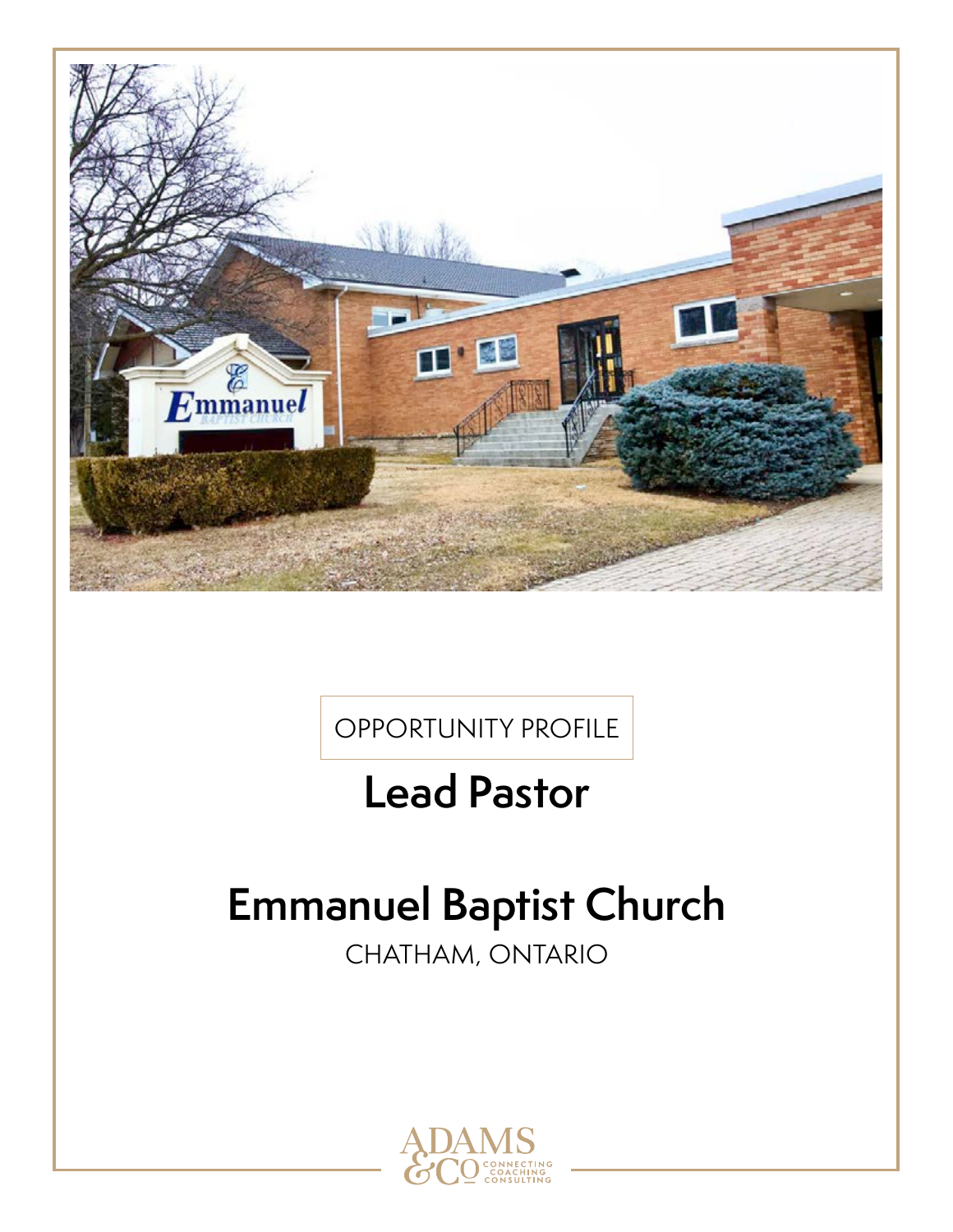### A KINGDOM OPPORTUNITY

Emmanuel Baptist Church has been a faithful and fruitful body of Christ followers in the city of Chatham and to the world beyond for almost 100 years.

We are a multi-generational church of approximately 260 people from all walks of life.

We believe that our best kingdom building days are yet ahead.



Emmanuel is seeking a Lead Pastor who will lead us into the next chapter that God has for us. The Lead Pastor will work closely with the Deacons and the Ministry Team to design and implement a new strategic journey for the Emmanuel family.

Chatham is a medium sized city that has maintained small town values while yet having many of the benefits of a larger city. It is home to two provincial parks, fishing, hiking trails and the sandy beaches of Erieau that makes for much summer fun. Chatham is also known for its love of vintage and classic cars. For lovers of the arts, it is home to the beautiful Capitol theater, host to world class entertainment and the Thames Art Gallery and Artspace, located in the historic downtown.

Chatham is a wonderful community to raise a family in with a good school system, a large Christian school and excellent healthcare through the Chatham-Kent Health Alliance.

Come visit our quaint downtown and vibrant city!



 $\frac{A}{2}$  | 2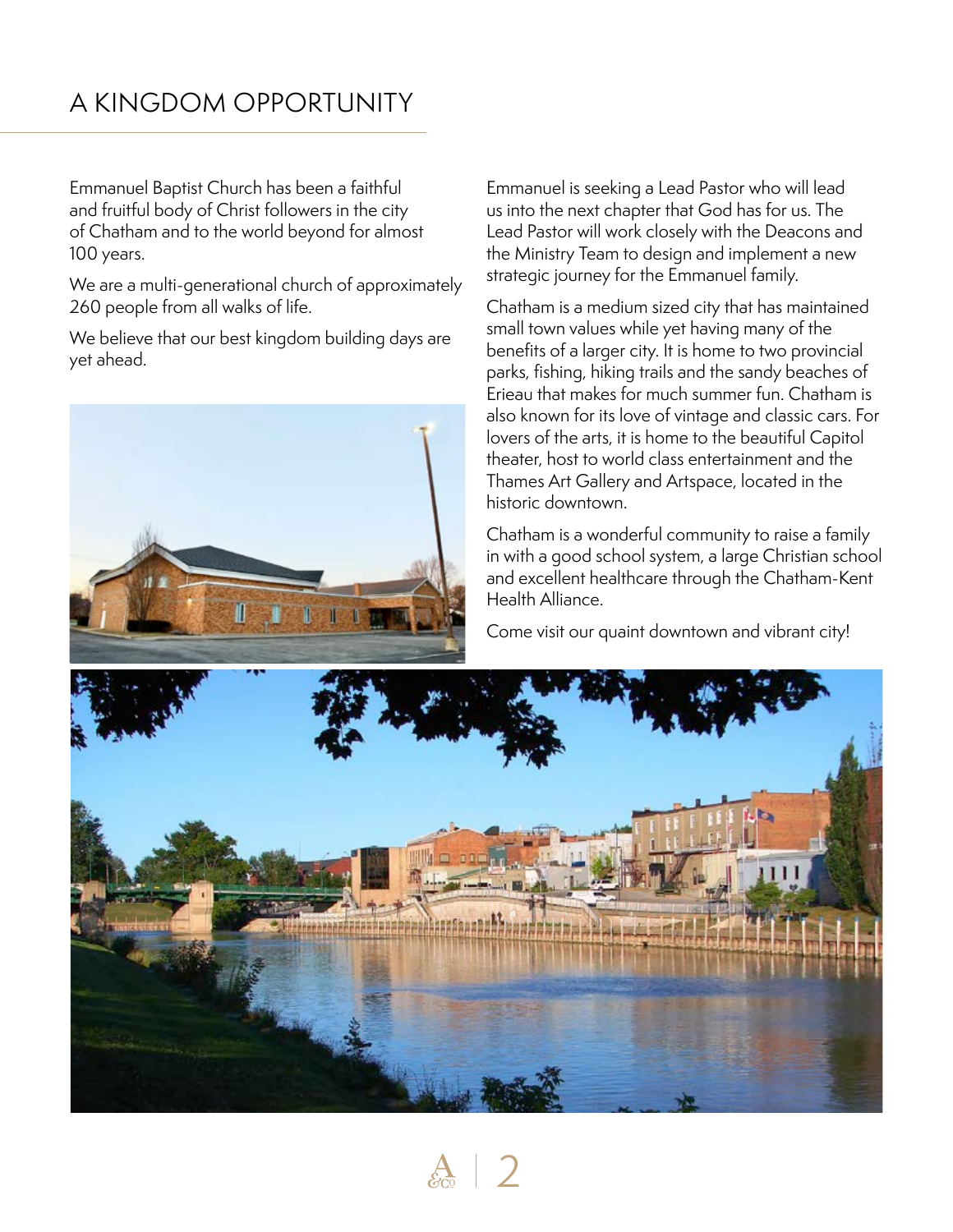### THIS IS EMMANUEL

### **OUR MISSION**

Drawing nearer to Jesus, we passionately pursue those far from Him to become His church. This is summarized in the great commission of Jesus to 'make disciples'.

To accomplish this mission, we are committed to the following…

### **WORD**

God has given us a book that teaches us about Himself, His actions, and how He relates to us. We believe that three things are eternal; God, His Word, and people. A big part of what we do is to help people understand God and His Word so that they may know Him, follow Him, and tell others about Him. At every stage of our journey, we will create an intentional approach to growing disciples.

#### **WORSHIP**

As we understand more and more of who God is and what He has done for us we want to show our gratitude and love by using what He has given us for His glory. This isn't just about music, but everything we have been given can be used to worship Him.

### **WITNESS**

As we live, work, and play in our local community we will model what it means to be a church for the city, not just a church in the city.

### **OUR DISTINCTIVES**

We enjoy a deep history and yet are ready for a new season of relevant and fresh ministry to our community.

We are a healthy church that has been blessed by the long tenure of our last pastor and are ready for the right man to lead us into the future.

We are a church that desires to take the message across the street and around the world.

We encourage and value community and generosity.

We have a great facility located in the heart of our community.

We have a unified and committed Deacons board ready to support our next pastor.







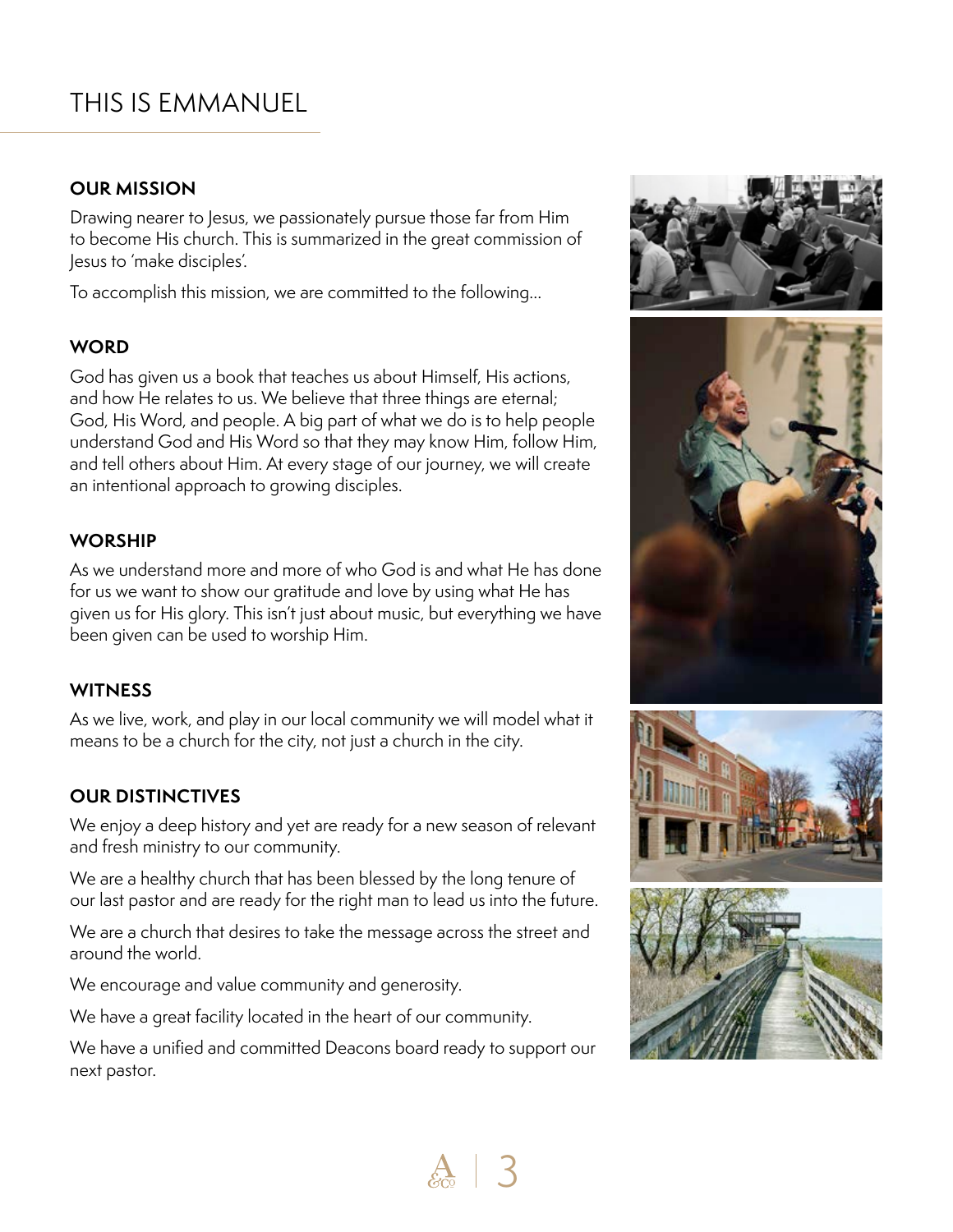### **YOUR LEADERSHIP IS COMMITTED TO BUILDING THE KINGDOM BY BUILDING DISCIPLES.**

Your leadership approach flows out of an evergrowing and deepening relationship with Christ which is readily evident to those around you. Your faith journey has demonstrated ongoing kingdom fruit in disciple making.

### **YOU ARE AN INSPIRING AND CHALLENGING BIBLE TEACHER.**

Your desire is for the word of God to be proclaimed with both biblical depth and strong application. You feel compelled to teach the full counsel of God's word. At the same time, you communicate in relatable ways while maintaining the centrality of the biblical text for faith and practice.

### **YOU DESIRE TO LEAD YOUR CHURCH IN STRATEGIC OUTREACH AND EVANGELISM.**

You believe that ministry takes place both within the church and within the community. You are desirous to lead the church in reaching those far from God in the ever-growing new community around our church.

### **YOU ARE A PERSON WHO OTHERS CONSIDER, PRAYERFUL, STEADFAST, AND WISE.**

You serve the Lord by serving others in a manner that reflects your communion with Christ. Your Christ-like character is core to your leadership.

### **YOU ARE LOOKING AT BUILDING A CHURCH COMMUNITY THAT YOU AND YOUR FAMILY WILL LOVE TO CALL HOME.**

You want to invest your life in a community with a lengthy tenure and journey with us through the seasons of our lives. You love a church that represents and ministers to all ages and stages of life.



4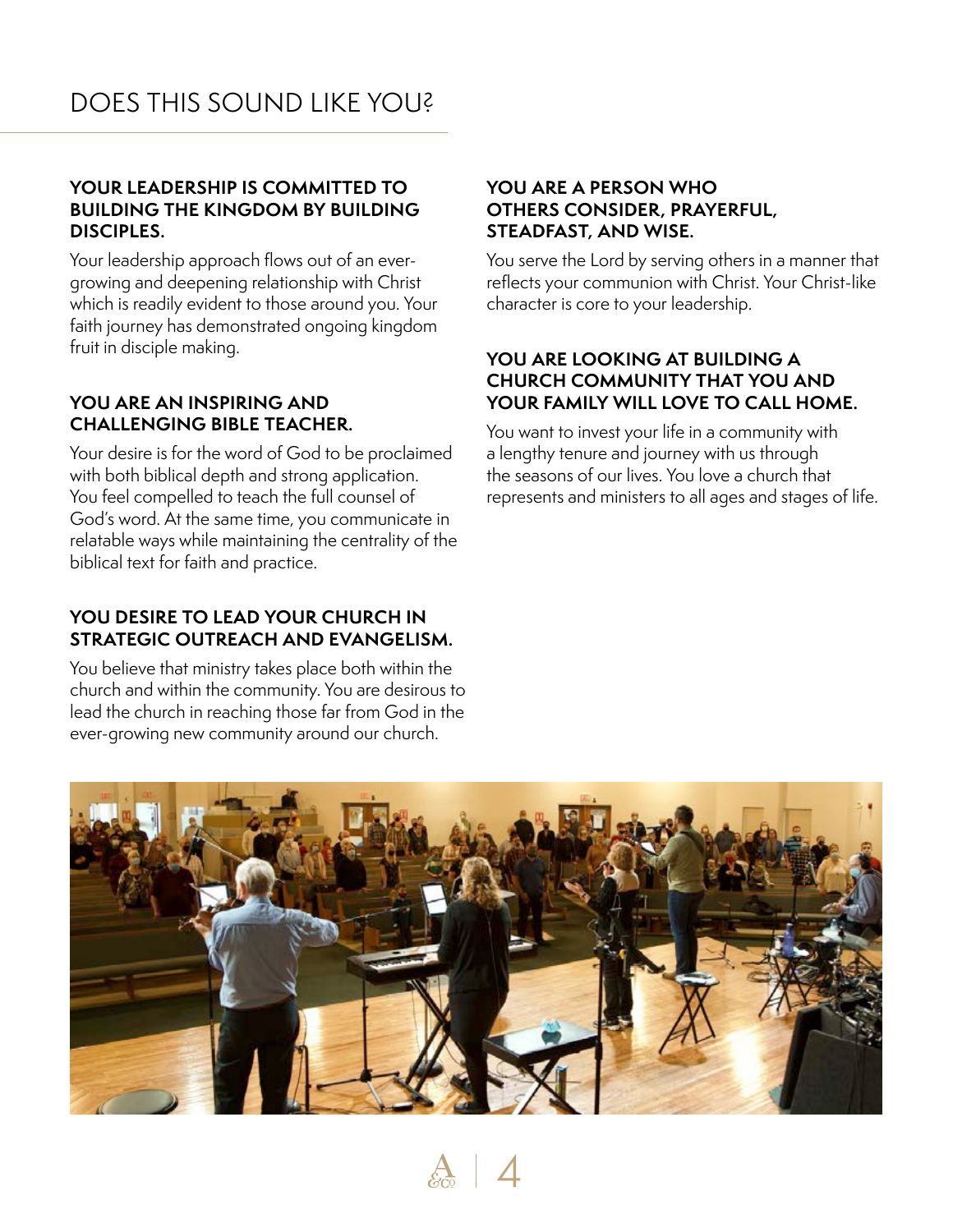### CORE RESPONSIBILITIES

The Lead Pastor of Emmanuel serves with the Deacons Board in leading the church forward in visioning the future. He will oversee the community life and direction of our church. He will develop and give leadership to a strong and aligned staff team. He is the preaching and teaching voice for the church. Further, he gives oversight to all ministries including children's and family, youth and young adult, adult ministries, and Emmanuel's global outreach.

### **VISION AND STRATEGIC PLANNING**

You will:

- 1) With the Board, craft and renew the next strategic plan and vision for Emmanuel Baptist Church.
- 2) Communicate to the congregation and encourage their commitment to a vibrant and fruitful future.
- 3) Encourage individuals to use their gifts and passions to see the future vision realized.

### **PREACHING AND TEACHING MINISTRY**

You will:

- 1) Be the primary preaching voice with the expectation of preaching approximately 40 Sundays a year.
- 2) Hold a high view of scripture and exhort the congregation of its efficacy in all areas of life and faith.
- 3) Work with the staff team in developing alignment in all teaching ministries to the statement of faith of Emmanuel and discern the spiritual needs and areas that need to be addressed through the teaching ministries of the church.

### **PRAYER**

You will:

1) Demonstrate a life of prayer for the congregation and oversee the provision of opportunities and tools to develop the prayer ministry of Emmanuel corporately and individually.

### **WORSHIP**

You will:

1) Serve with the Director of Worship to oversee and plan all Sunday morning services and all elements contained therein.

### **EVANGELISM AND OUTREACH**

You will:

- 1) Give leadership to the evangelism ministries of Emmanuel.
- 2) Embrace the opportunities provided by the pandemic and discern the implementation and mobilization of our church to build bridges to those around us.
- 3) Work with the Director of Worship to multiply the opportunities created through online ministry
- 4) Serve with, and encourage our congregation and individuals to an increasing impact as World Christians.

### **CONGREGATIONAL CARE**

You will:

 $\mathbb{A}$  | 5

- 1) Create a consistent culture of pastoral care. You will lead and encourage pastoral care through our staff, leaders, and congregation at large.
- 2) Oversee congregational care at significant life moments such as marriage, baptism, baby dedications, funerals, hospitalization.
- 3) Ensure there is a system of adequate pastoral counselling for those needing ongoing and more intentional care.
- 4) Encourage ministry team leaders regularly and makes known ministry happenings to the broader congregation.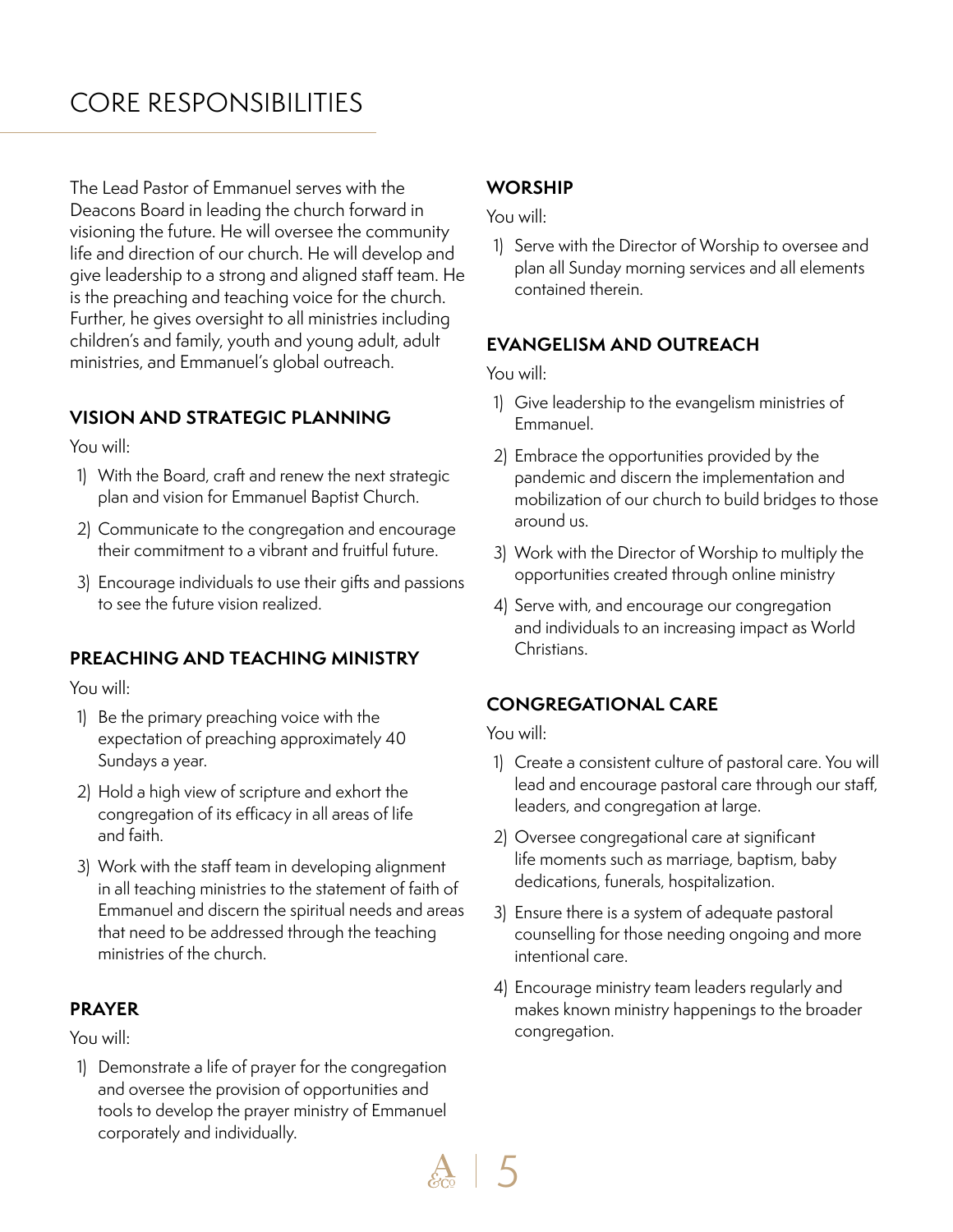### EXPECTATIONS

The Lead Pastor will:

- 1) Move us forward in greater Kingdom impact through planning and implementation of an inspiring vision.
- 2) Have an active involvement in church life.
- 3) Build a strong and cohesive staff ministry team.
- 4) Be a strong communicator that exhorts and encourages our people and attracts others.
- 5) Feel like both Emmanuel and our community is home.

## QUALIFICATIONS

- 1) An ever-deepening love for the Lord Jesus and His church
- 2) Formal Theological Training
- 3) A Canadian citizen
- 4) A minimum of 5 years lead pastor experience in a church of comparable size
- 5) Strong leadership, staff development and interpersonal skills
- 6) Ordained in the FEBC or a similar Evangelical tradition
- 7) A motivating and inspiring staff and volunteer team builder
- 8) A Spirit led and prayer centered ministry posture
- 9) A willingness to complete a Predictive Index and APEST Profile

 $\frac{A}{60}$  6